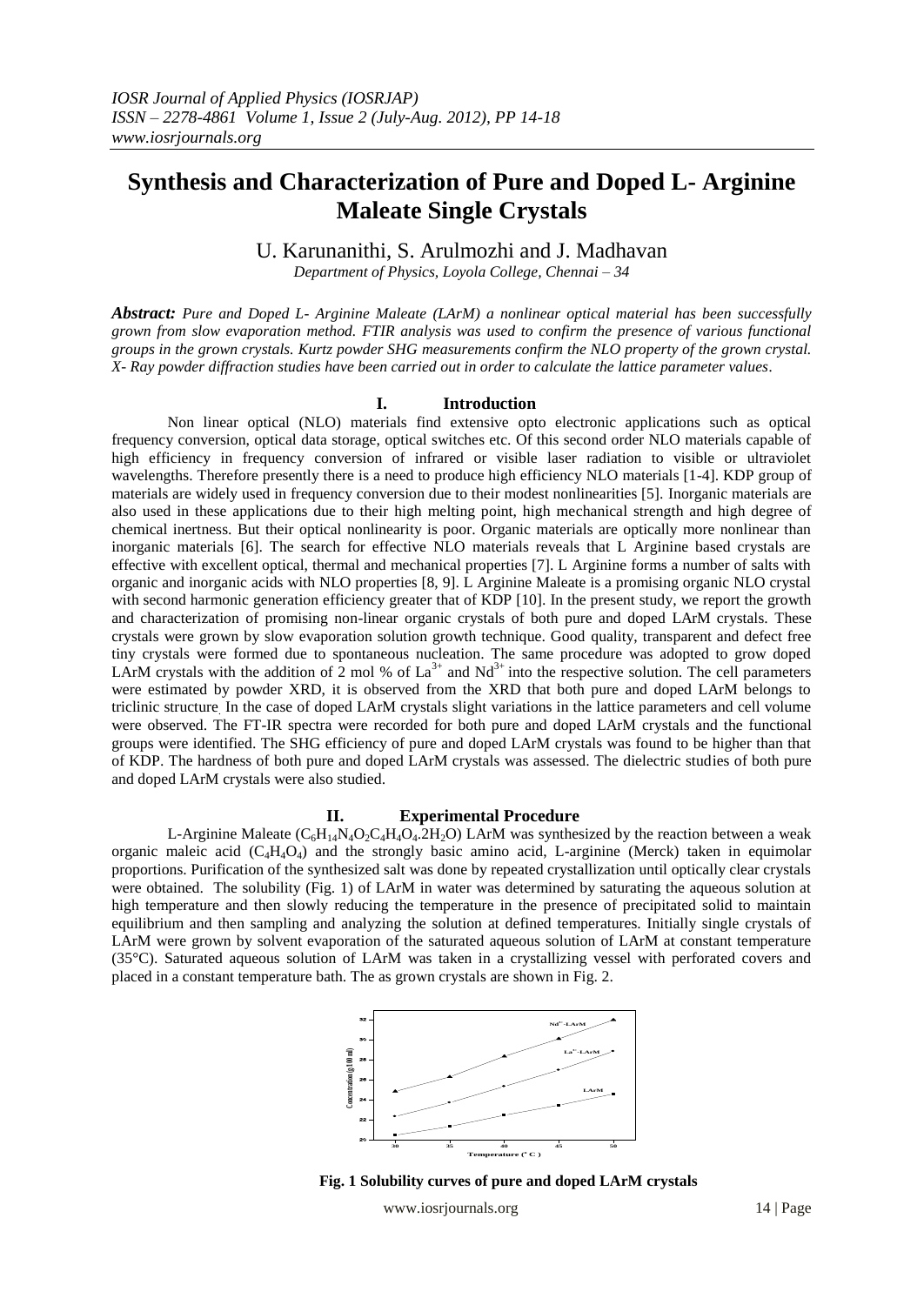

 **Fig 2. Photograph of LArm Pure and doped single crystals**

# **III. Characterization**

#### **3.1 Powder XRD studies**

The structural properties of single crystals of pure and doped LArM have been studied by X-ray powder diffraction technique. Powder X-ray diffraction studies of pure,  $La^{3+}$  and  $Nd^{3+}$  doped LArM crystals were carried out, using Siemens D500 X-ray diffractometer with Cu K<sub>a</sub> ( $\lambda$  = 1.5406 Å) radiation. The samples were scanned for 2θ values from 10° to 50° at a rate of 2° /min. Fig. 3 shows the Powder XRD pattern of the pure and doped LArM crystals.

The diffraction patterns of the pure and doped LArM crystals have been indexed by least square fit method. The lattice parameter values of the pure LArM crystal has been calculated and is well matched with the reported literature. It is seen that both the pure and doped crystallizes in triclinic  $P_1$  space group and the lattice parameters are shown in Table 1. There are slight variations in the lattice parameters and cell volume of the pure and doped crystals. These variations are due to the incorporation of  $La^{3+}$  and  $Nd^{3+}$  in the LArM crystal lattice.

# **3.2 Inductively Coupled Plasma Analysis**

The exact weight percentage of the  $La^{3+}$  and  $Nd^{3+}$  present in doped crystals is determined. 10mg of fine powder of the doped LArM crystals were dissolved in 100ml of triple distilled water respectively, and the prepared solutions were subjected to Inductively coupled plasma Analysis. The results shows that only 0.91 % of  $La^{3+}$  and 1.31 % of Nd<sup>3+</sup> are present in the respective samples, out of 2 % of the dopant. It is seen that the amount of dopant incorporated in to the doped crystal is less than the concentration of the dopant in the corresponding solution. It is also seen that more Nd ions have gone into the LArM lattice compared to La ions.

#### **3.3 NLO studies**

Kurtz SHG tests were carried out on the pure and doped LArM samples using the Nd:YAG Q-switched laser beam as a source. For a laser input of 6.2mJ, the second harmonic signal (532nm) of 91.66mW, 292.12mW, 382.48mW and 494.39mW were obtained for KDP, pure LArM,  $La^{3+}$  and Nd<sup>3+</sup> doped LArM respectively. Thus, the SHG efficiencies of pure,  $La^{3+}$  and  $Nd^{3+}$  doped crystals are 3.2, 4.2 and 5.4 times respectively higher that of KDP. Thus, the  $La^{3+}$  and Nd<sup>3+</sup> metals have increased the efficiency of pure LArM.

| Lattice<br>parameters | <b>Pure LArM</b> | $La^{3+} - LArM$ | $Nd^{3+} - LArM$ |
|-----------------------|------------------|------------------|------------------|
| a(A)                  | 5.268            | 5.272            | 5.276            |
| b(A)                  | 8.041            | 8.049            | 8.051            |
| c(A)                  | 9.788            | 9.791            | 9.781            |
|                       | 106.20           | 106.6            | 106.8            |
| R۰                    | 97.26            | 97.22            | 97.29            |
|                       | 101.68           | 101.67           | 101.72           |
| Crystal System        | Triclinic        | Triclinic        | Triclinic        |
| Space group           |                  |                  | P                |

Table 1. Lattice parameters of Pure and Doped LArM



www.iosrjournals.org 15 | Page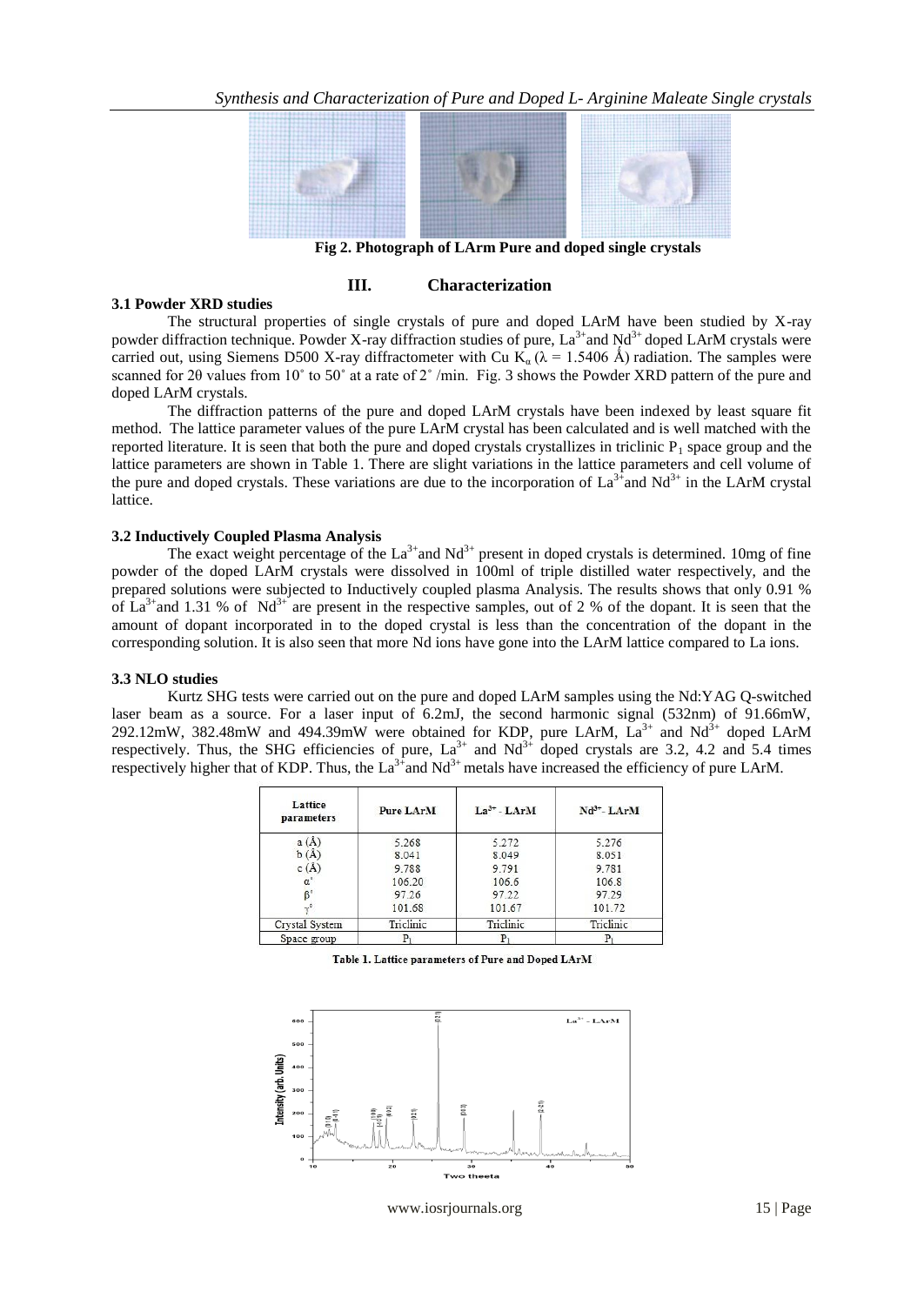

**Fig 3. XRD pattern of Pure and Doped LArM single crystals**

# **3.3 FT-IR Studies**

The FT-IR spectra of LArM,  $La^{3+}$ -LArM, and Nd<sup>3+</sup>-LArM were recorded on BRUKER IFS 66V FT-IR SPECTROMETER using KBr pellet in the range  $4000 \text{ cm}^{-1}$  to  $400 \text{ cm}^{-1}$  and are shown in the Fig 4. Investigating the absorption bands of LArM below 1000 cm<sup>-1</sup> three characteristic bands were identified, one at 662 cm<sup>-1</sup> (COO<sup>−</sup> in plane deformation), one at 578 cm<sup>-1</sup> (COO<sup>−</sup> wagging mode) and the third one at 864 cm<sup>-1</sup> (C-C stretching). The band corresponding to  $NH_3^+$  asymmetric deformation vibration occurs at 1681 cm<sup>-1</sup>, COO<sup>−</sup> asymmetric stretching at 1513 cm−1. High wave number region (3750 - 2300 cm−1) contains the NH and CH, stretching vibration and combination of them. Band at 3409 cm<sup>-1</sup> is due to the presence of water molecules which is again confirmed from X-ray diffraction study. The characteristic bands of FT-IR spectrum also confirmed the ionization of L-arginine and maleic acid in the crystal lattice of LArM.

| Wave number $(cm^{-1})$ |                  |                 |                                          |  |
|-------------------------|------------------|-----------------|------------------------------------------|--|
| <b>Pure LArM</b>        | $La^{3+}$ - LArM | $Nd^{3+}$ -LArM | <b>Assignments</b>                       |  |
| 3750 - 2300             | 3750 - 2300      | 3750 - 2300     | NH and CH stretching vibration           |  |
| 1681                    | 1682             | 1670            | NH <sub>3</sub> + asymmetric deformation |  |
| 1513                    | 1513             | 1513            | COO asymmetric stretching                |  |
| 1360,1400               | 1360,1400        | 1361,1400       | COO-symmetric stretching                 |  |
| 1170                    | 1170             | 1170            | $NH3$ <sup>+</sup> rocking               |  |
| 1042                    | 1041             | 1041            | C-N stretching                           |  |
| 864                     | 865              | 864             | C-C stretching                           |  |
| 662                     | 662              | 662             | COO <sup>-</sup> plane deformation       |  |
| 578                     | 582              | 560             | COO <sup>-</sup> wagging mode            |  |

Table 2. FTIR Assignments of LArM Pure and Doned single crystals





www.iosrjournals.org 16 | Page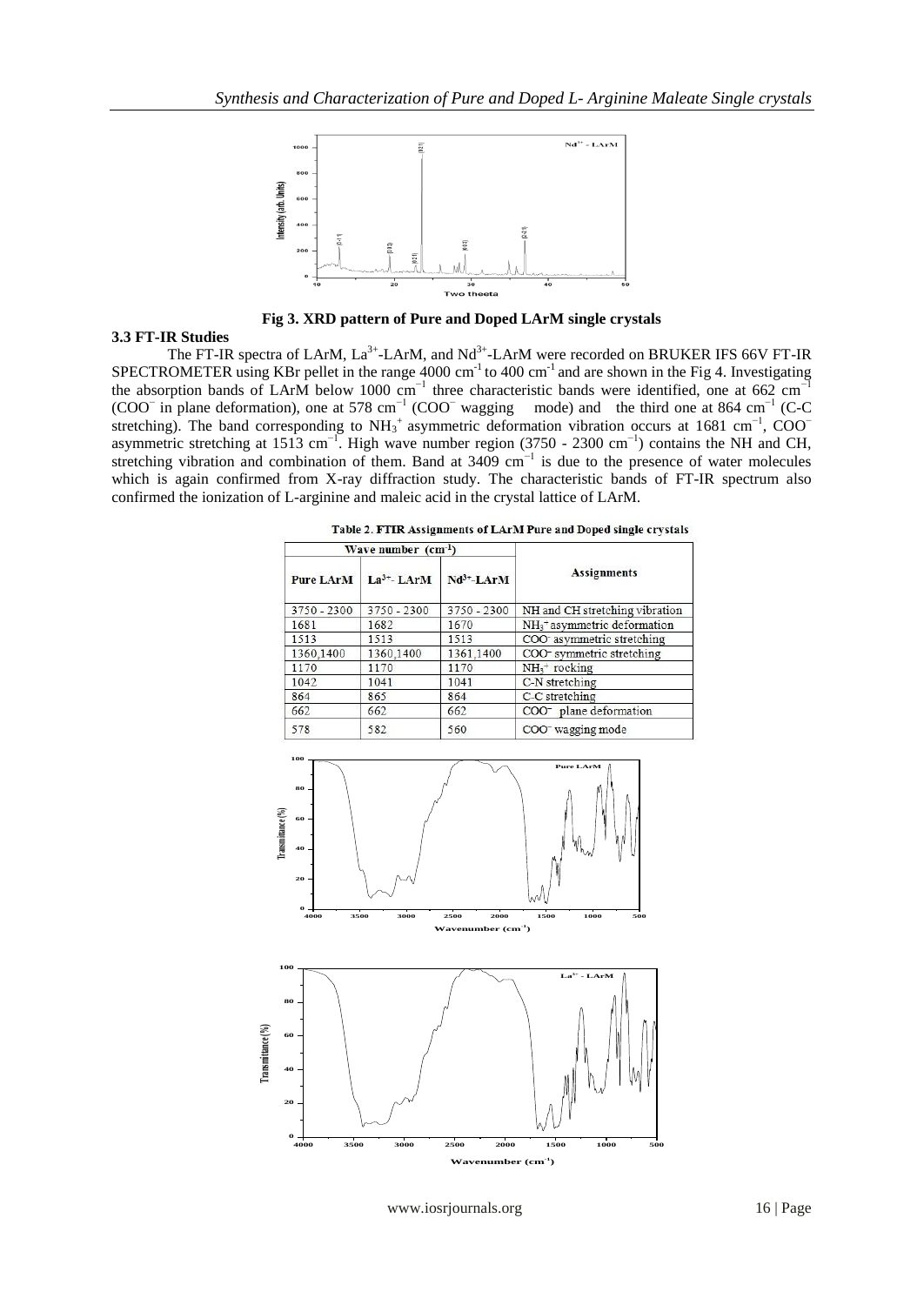

**Fig 4. FTIR spectrum of Pure and LArM single crystals**

#### **3.4 Microhardness Studies**

Microhardness behaviour of pure and doped LArM single crystal was tested by employing Vickers microhardness tester. Measurements were taken by varying the applied load from 5 to 25 gm. As micro cracks were developed at higher loads, the maximum applied load was restricted to 25 gm only. The plot of variations of Vickers hardness number with applied load for (100) plane of pure and doped LArM are shown in Fig 5. From the plot, it can be noted that the hardness of the crystal decreases with increasing load both for pure and doped samples. The work hardending coefficient 'n' for the (100) plane was found to be less than 2 for both pure LArM,  $La^{3+}$  doped LArM and  $Nd^{3+}$  doped LArM ('n' values are 1.51,1.49 and 1.64 respectively), which in turn supports the concept of Onitsch.



#### **3.5 Dielectric studies**

The dielectric studies on the pure and doped LArM single crystal was carried out using the instrument, HIOKI 3532-50 LCR HITESTER. Pure and doped samples of dimensions about  $4x2x1.2$  mm<sup>3</sup> having silver coating on the opposite faces were placed between the two copper electrodes and thus a parallel plate capacitor was formed. The variations of dielectric constant and dielectric loss as a function of log frequency are illustrated in Fig 6 and 7. For both pure and doped crystals the dielectric constant decreases with increase in frequency. The decrease is rapid in the low frequency range and then it starts decreasing very slowly. In high frequency region both dielectric constant and dielectric loss are fairly remaining constant.

 **Fig 5. Variation of hardness with applied load**

The high dielectric constant at low frequency is due to better orientation of dipoles in the molecules. With increase in frequency the dipoles oscillate in resonance to oscillating field. Broadly speaking, the graphs exemplify the fact that the dielectric constant and the dielectric loss are both sensitive to frequency. The low value of dielectric loss indicates that the pure and doped crystals have lesser defects, which is a desirable property for NLO applications.



**Fig 6. Variation of dielectric constant of pure and doped LArM**

www.iosrjournals.org 17 | Page